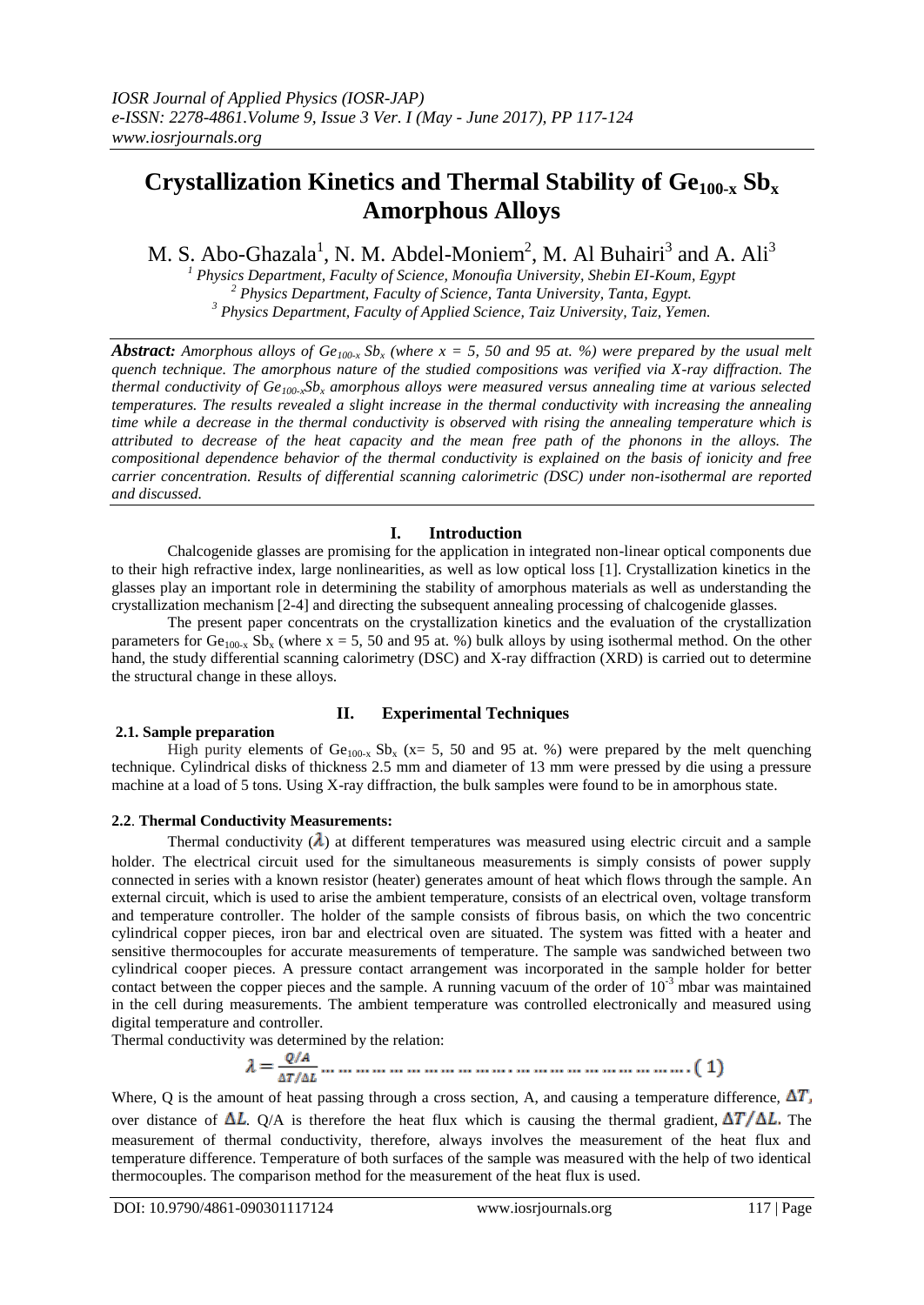### **Effect of Annealing Time on the Thermal Conductivity**

The expression for the lattice thermal conductivity has the form:

Where, C is the heat capacity per unit volume, V is the phonon velocity and L is the phonon mean free path.

**2.3. Differential Scanning Calorimetry studies:** Differential Scanning Calorimetry (DSC) was carried out on a few mg of the powder samples from the as-prepared specimens using a Perkin-Elmer DSC-2 under pure argon atmosphere. The instrument was calibrated at the temperature corresponding to Ge and Sb melting points and at a constant heating rate. The values of the glass transition temperatures  $(T<sub>s</sub>)$  and the crystallization temperatures  $(T_c)$  were determined using the microprocessor of the thermal analyzer.

**2.4. X-ray Diffraction (XRD):** X-ray investigation for the bulk specimens was performed utilizing a Philips diffractometer, model (Philips X-ray diffractometer, type Shimadzu XD-3) to examine the amorphous structure of the as-prepared samples. The x-ray patterns were run with Cu target and graphite monochromator. All the diffractograms were carried out at room temperature. The annealed samples at different temperatures are also investigated to show the phases in our alloys. From the X-ray diffraction pattern, the interplaner spacing  $(d_{hkl})$ was calculated according to Bragg's equation:

……………………….…….………… (3)

Where,  $\gamma$  is the wavelength of the X-ray,  $\theta$  is the diffraction angle and n is the order of diffraction which is taken as unity.

# **III. Results and Discussions**

#### **3.1. Time dependence of the thermal conductivity**

The behaviors of the thermal conductivity  $(\lambda)$  as a function of the annealing time (t) at different temperatures for the glassy system  $Ge_{100-x} Sb_x$ , where  $x = 5, 50$  and 95 at. %, respectively are studied perfectly as shown in Figs. 1, 2 and 3.







Fig. 3: Thermal conductivity versus annealing time at different temperatures for Ge<sub>5</sub>Sb<sub>95</sub> glassy sample.

It is seen that, the thermal conductivity slightly increases with increasing the annealing time until a certain point, it remains approximately constant for longer annealing times. This slightly increase in the thermal conductivity with annealing time is related to the crystallization of the sample. For similar temperatures, we can see from Figs. 1, 2, and 3 that annealing time required to reach the saturation for  $Ge_5$  Sb<sub>95</sub> samples is less than that required for  $Ge_{50}Sb_{50}$  samples, while samples containing 5% Sb require the longest annealing time to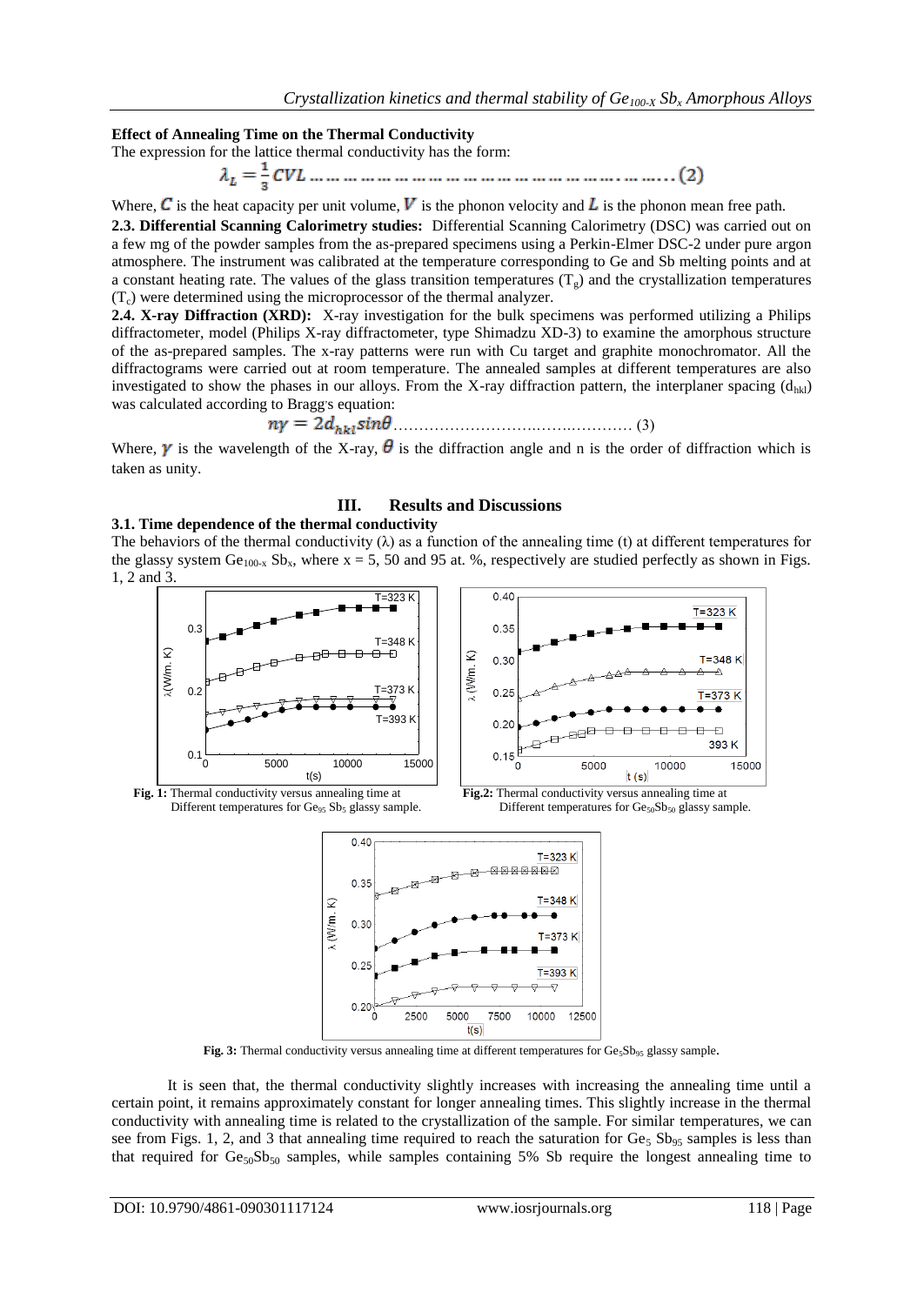crystallize, which agree with earlier data indicating that the Ge rich composition caused slow crystallization time [5].

In order Semiconductor, the mean free path is larger than that of disorder material [6]. Therefore, the increase of thermal conductivity of the  $Ge_{100-x}$  Sb<sub>x</sub> alloys with the annealing time is due to the crystallization effect which leads to the increase of mean free path.

#### **3.2. Kinetics of crystallization using thermal conductivity measurements**

The kinetics of crystallization was investigated using the measurements of the thermal conductivity as a function of annealing time. Information on some aspects of the crystallization mechanism was discussed. As crystallization proceeds through nucleation and growth, its kinetics should be described by the Johnson-Mehl-Avrami equation [4]:

$$
X = 1 - \exp(-kt^n)
$$
  
Where,  $k = k_0 \exp(-E_c/RT)$ .................(5)

 In eq. (4), X is the volume fraction of the crystalline material transformed from the amorphous state at the time t. In eq. (5),  $k_0$  is a constant, R is the gas constant,  $E_c$  is the activation energy for the crystallization process, and n is the Avrami exponent related to the time dependence of nucleation and to the dimensionality of growth. From the results of the thermal conductivity as a function of annealing time, we evaluated the volume fraction of the crystalline material as:

…………….……………………….………… (6)

Where,  $\lambda_0$  is the thermal conductivity at zero time,  $\lambda_t$  is the thermal conductivity at time t and  $\lambda_{\infty}$  is the thermal conductivity at the full crystallization. According to eq. (4), the value of n can be derived from the slope of the straight line in the plot of ln[-ln(1-X)] versus lnt as shown in Figs. 4, 5 and 6 for the studied  $Ge_{100-X}Sb_X$ compositions (where  $x = 5$ , 50 and 95 at%), respectively.



The values of (n) calculated at 323, 348, 373 and 393 K for the studied compositions are listed in table (1). **Table (1):** Date of n at different annealing temperatures for the three  $Ge_{100-x}Sb_x$  alloys.

| Composition                      | $T=232K$ | $T = 348K$ | $T=373K$ | $T=393K$ |  |  |
|----------------------------------|----------|------------|----------|----------|--|--|
| Ge <sub>95</sub> Sb <sub>5</sub> | .41      | 1.38       | 1.37     | 1.34     |  |  |
| $Ge_{50}Sb_{50}$                 | .44      | 1.41       | 1.41     | 1.38     |  |  |
| Ge <sub>5</sub> Sb <sub>95</sub> | .46      | 1.44       | l.44     | 1.39     |  |  |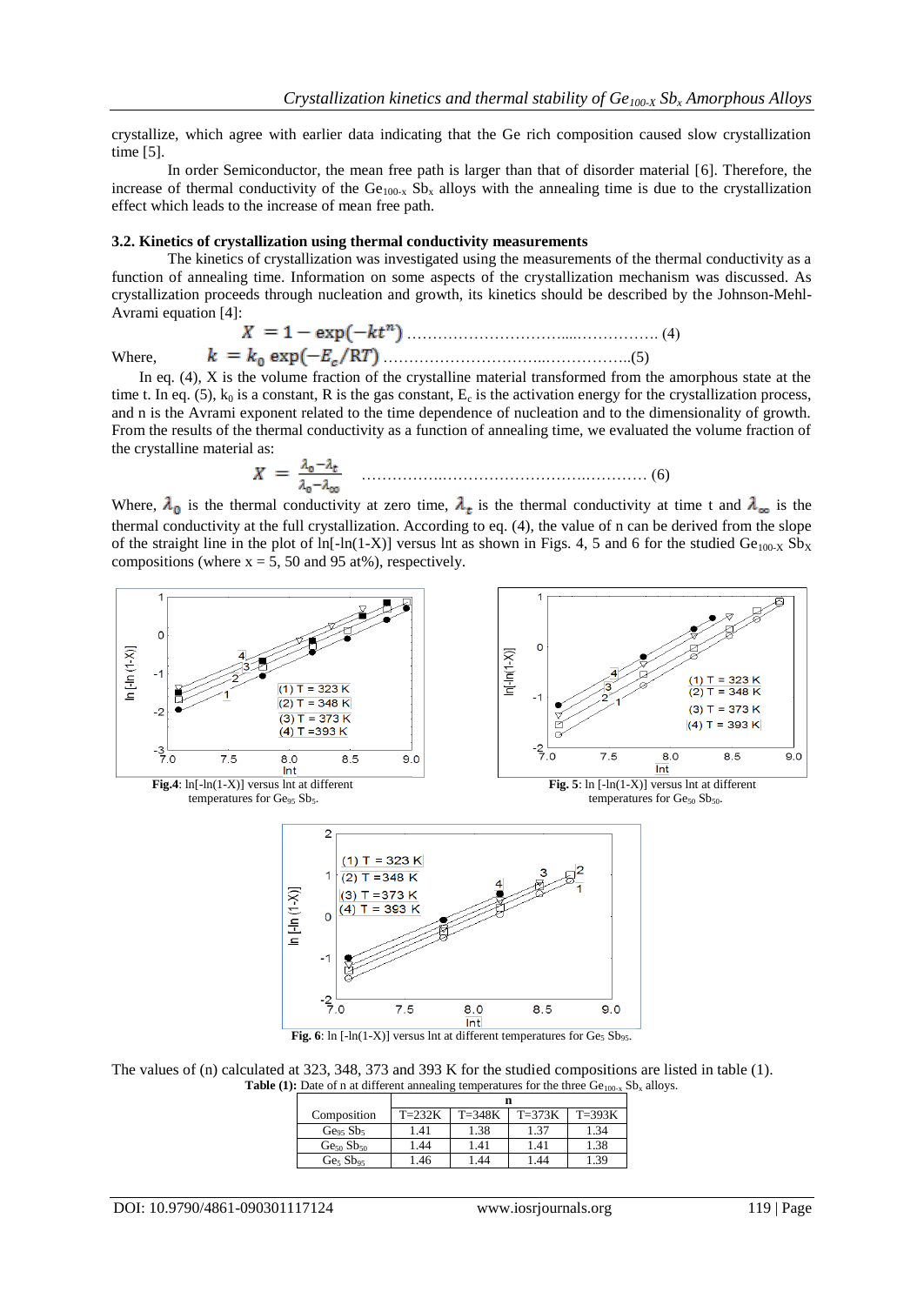Assuming that the volume fraction of the crystalline material, X, is proportional to the conductivity in the range of crystallinity percolation, we have found that the value of (n) in our samples is close to 1 and does not strongly depend on the composition and annealing temperature.

In Figs. 7, 8 and 9 the values of ln(1-X) as a function of  $(t^n)$  for the Ge<sub>100-x</sub> Sb<sub>x</sub> (where x = 5, 50 and 95 at. %) compositions annealed at 323, 348, 373 and 393 K are plotted. From the slopes of this function fitted to the date, we calculated the crystallization reaction rate (k) according to eq. (4) and listed in table (2).





Fig.8:  $\ln(1-X)$  versus t<sup>n</sup> at different temperatures for  $Ge_{50}Sb_{50}$ .



Fig. 9:  $ln(1-X)$  versus  $t^n$  at different temperatures for  $Ge_5 Sb_{95}$ .

**Table (2)** Values of k at different annealing temperatures for the three  $Ge_{100-x}$  Sb<sub>x</sub> compositions.

| Composition                      | $T = 323K$ | $T = 348K$ | $T = 373K$ | $T = 393K$ |  |  |
|----------------------------------|------------|------------|------------|------------|--|--|
| Ge <sub>95</sub> Sb <sub>5</sub> | 0.00208    | 0.00283    | 0.00373    | 0.00456    |  |  |
| $Ge_{50}Sb_{50}$                 | 0.00235    | 0.00304    | 0.00395    | 0.00502    |  |  |
| Ge <sub>5</sub> Sb <sub>95</sub> | 0.00271    | 0.00366    | 0.00443    | 0.00584    |  |  |

Plot of ln(k) versus 1000/T for the three  $Ge_{100-x} Sb_x$  (where x = 5, 50, and 95 at. %) compositions are shown in Fig. 10.



**Fig. 10**:  $ln(k)$  versus 1000/T for  $Ge_{100-x}Sb_x$  glassy alloys.

The activation energies for each composition calculated by the slopes of the straight lines according to eq. (5) are listed in table (3).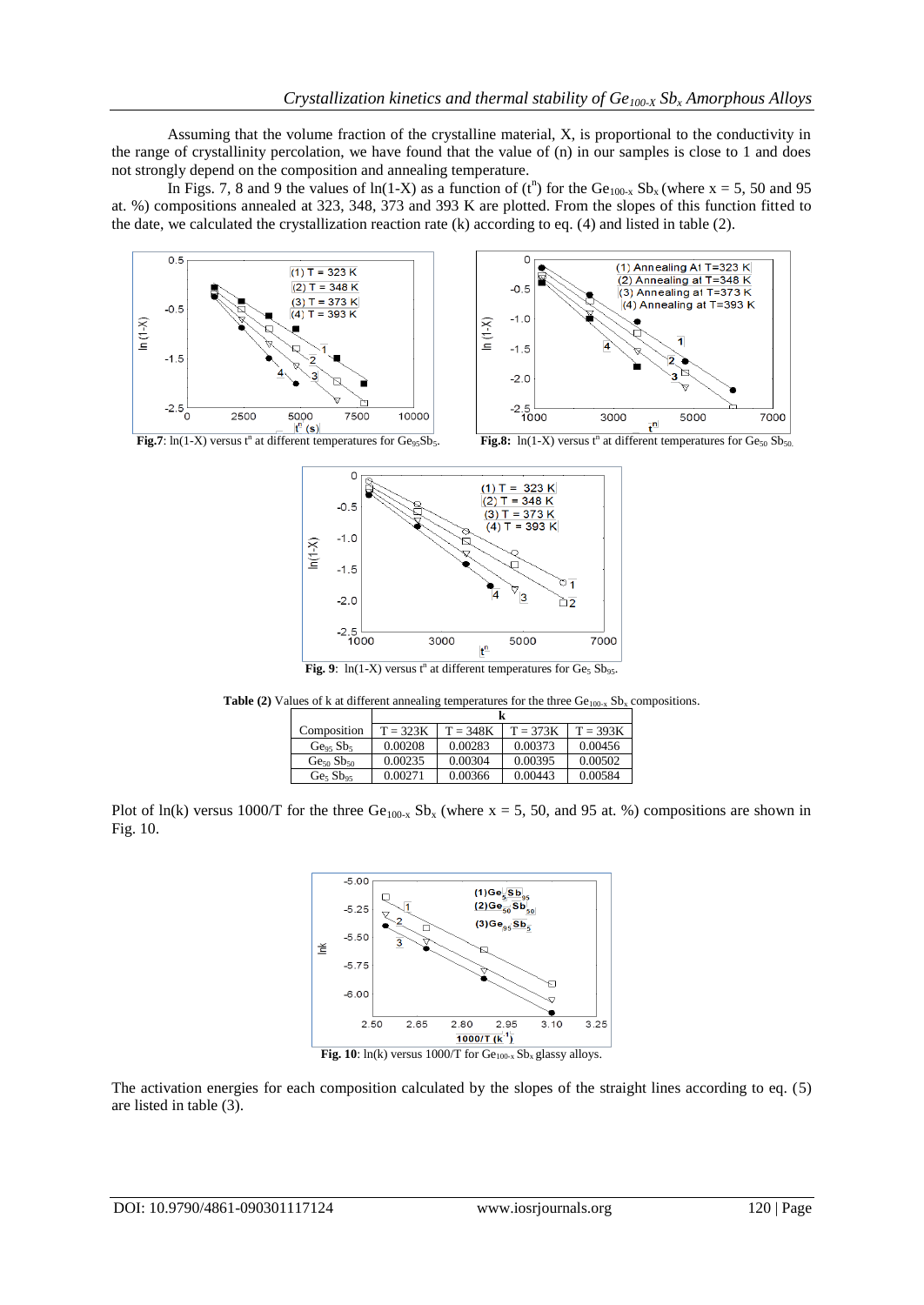| <b>Table (3):</b> E <sub>c</sub> values obtained according to eq. (5) for the three $Ge_{100-x}Sb_x$ samples |  |
|--------------------------------------------------------------------------------------------------------------|--|
|--------------------------------------------------------------------------------------------------------------|--|

| Composition                      | $E_c$ (kcal/mol) |
|----------------------------------|------------------|
| Ge <sub>95</sub> Sb <sub>5</sub> | 22.3             |
| $Ge_{50}Sb_{50}$                 | 21.5             |
| Ge <sub>5</sub> Sb <sub>95</sub> | 20.5             |

From the results mentioned in table (3), we observed that the activation energy of crystallization decreased with increasing the Sb content, which indicate that the crystallization ability increases with increasing in the Sb content. This fact is confirmed from the rate of crystallization results given in table (2), from which we observe that the rate of crystallization increases with increasing Sb content.

#### **3.3. Differential Scanning Calorimetric (DSC) Studies:**

This part is concerned with the study of crystallization kinetics and the evaluation of the crystallization parameters for Ge<sub>100-x</sub> Sb<sub>x</sub> (where x = 5, 50 and 95 at  $\%$ ) amorphous alloys by using non-isothermal method. The DSC thermograms were recorded at heating rate of (20 K/min) for the three compositions in the temperature range from 300 K to 800 K. Typical DSC traces are shown in the Figs. 11, 12 and 13 respectively.





It has been reported that, the crystallization temperature  $T<sub>C</sub>$  is composition dependent and decreasing with Sb content [7]. At high Ge content  $(x = 95$  at %), crystallization leads to two separated phases Ge-Ge and Ge-Sb. At  $x = 50$  at%, Sb crystallize in a first step is followed by Ge crystallization. At  $x = 95$  at%, only Sb crystallizes with [001] zone axis [8].

From Figs. 11, 12 and 13 one can observe that all the samples show two endothermic peaks ( $T_{gl}$  and  $T_{g2}$ ) correspond to the glass transition temperatures which is associated with absorbing energy to overcome the rigidity of the lattice. Also, two exothermic peaks shown in the Figs. 11, 12 and 13, were related to the crystallization transition ranges of the crystalline phases. The maxima of the peaks are designated as the crystallization temperatures  $T_{c1}$  and  $T_{c2}$ . Numerical values of these temperatures at heating rate of 20 K/min for  $Ge_{95}$  Sb<sub>5</sub> are given in Table (4), from which one can observe that all the compositions show that the first crystallization temperature ( $T_{c1}$ ) and the second crystallization temperature ( $T_{c2}$ ) is decreased with increasing Sb content in agreement with [7].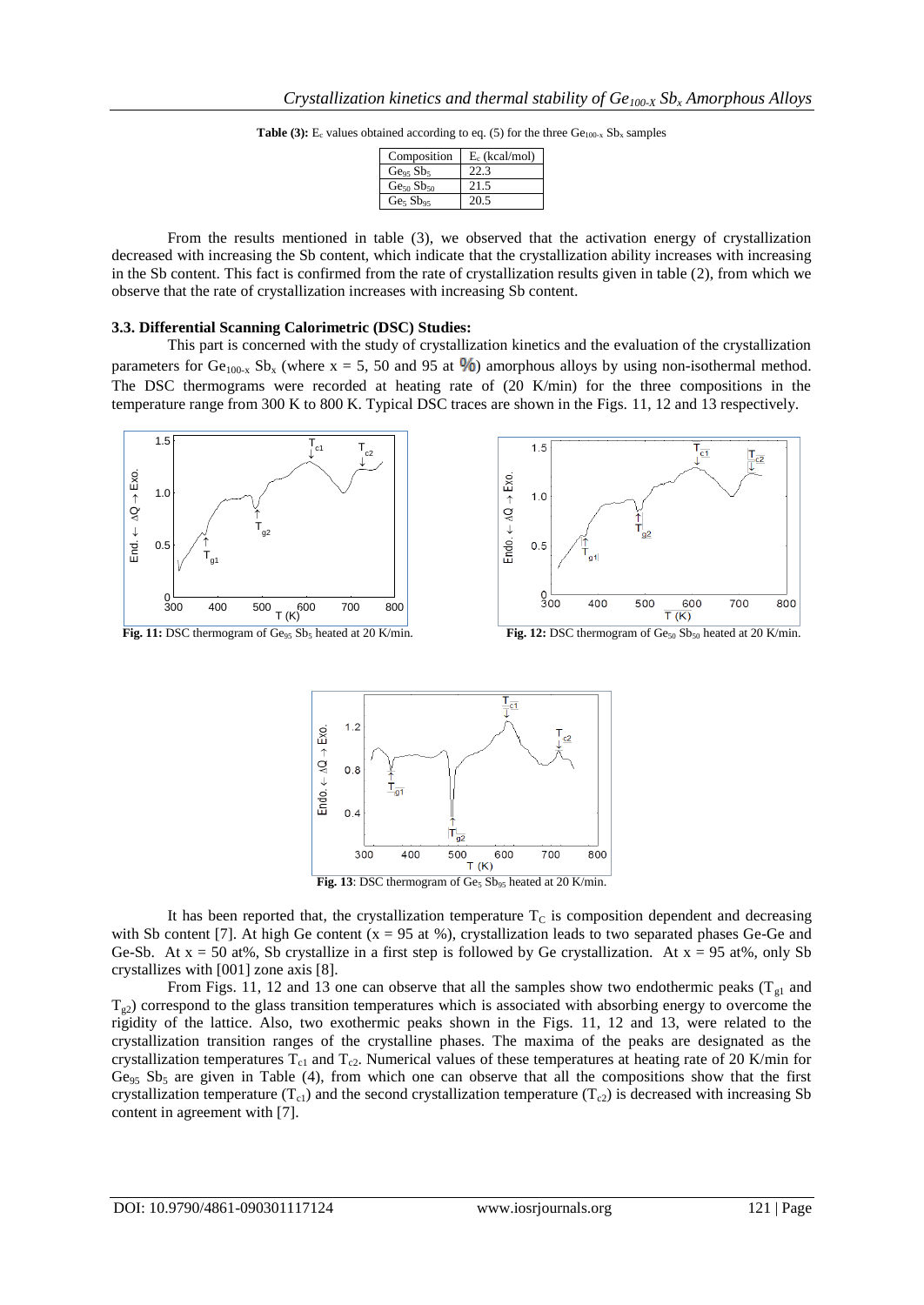| Composition                      | (K)  | $T_{22}$ (K) | $T_{c1}$ (K) | $\cdot$ (K) |
|----------------------------------|------|--------------|--------------|-------------|
| Ge <sub>95</sub> Sb <sub>5</sub> | 370  | 486          | 608          | 726.        |
| $Ge_{50}Sb_{50}$                 | 371  | 483          | 605          | '21.        |
| Ge <sub>5</sub> Sb <sub>95</sub> | 357. | 188          | 603          | 15          |

**Table (4)** Date of  $T_g$  and  $T_c$  at heating rate of 20 K/min for the three  $Ge_{100-x}$  Sb<sub>x</sub> compositions.

The appearance of a double glass transition indicates unusual phase separation in the glassy alloy. The phase separation leading to double glass transition may arise after the glass to super cooled melt transition or the glass may be diphasic to start with itself. The phenomenon of double glass transition has been observed in many glassy systems [8-12].

On the other hand, the appearance of two crystallization temperature peaks  $T_{c1}$  and  $T_{c2}$  for this alloy indicates the existence of molecular phase separation which is in agreement with previous results reported for Se-In-Cu [4] and Ge- Se-In [13].

Under nonisothermal conduction, the fraction X crystallized at any temperature T is given as  $X =$  $(A_T/A)$ , where A is the total area of the exotherm between the temperature,  $T_i$ , where crystallization just begins, and the temperature,  $T_f$ , where the crystallization is completed, and  $A_T$  is the area between  $T_i$  and  $T_f$ . [14, 15]. For nonisothermal crystallization, the volume fraction X of crystals precipitated in a glass heated at a uniform rate is related to  $E<sub>C</sub>$  through the equation:

 $\ln[-\ln(1-X)] = -n \ln \alpha - 1.052mE_c/RT + constant .....(7)$ 

Where, m and n are integer constants depending on the morphology of the growth. The plots between ln[-ln(1-X)] versus 1000/T at heating rate of 20 K/min for the three Ge<sub>100-X</sub> Sb<sub>x</sub> (where, x= 5, 50 and 95 at. %) compositions are shown in the Figs. 14, 15, and 16, respectively.



The values of the activation energies of crystallization  $(E_c)$  for the three studied compositions obtained from the slopes of the Figs. 14, 15, and 16 according to Eq. (7) are listed in Table (5).

**Table (5):**  $E_c$  values obtained according to eq. (7) for the three  $Ge_{100-x}Sb_x$  samples.

| Composition                      | $E_c$ (kcal/mol) |
|----------------------------------|------------------|
| Ge <sub>95</sub> Sb <sub>5</sub> | 19.748           |
| $Ge_{50}Sb_{50}$                 | 19.462           |
| Ge <sub>5</sub> Sb <sub>95</sub> | 18.985           |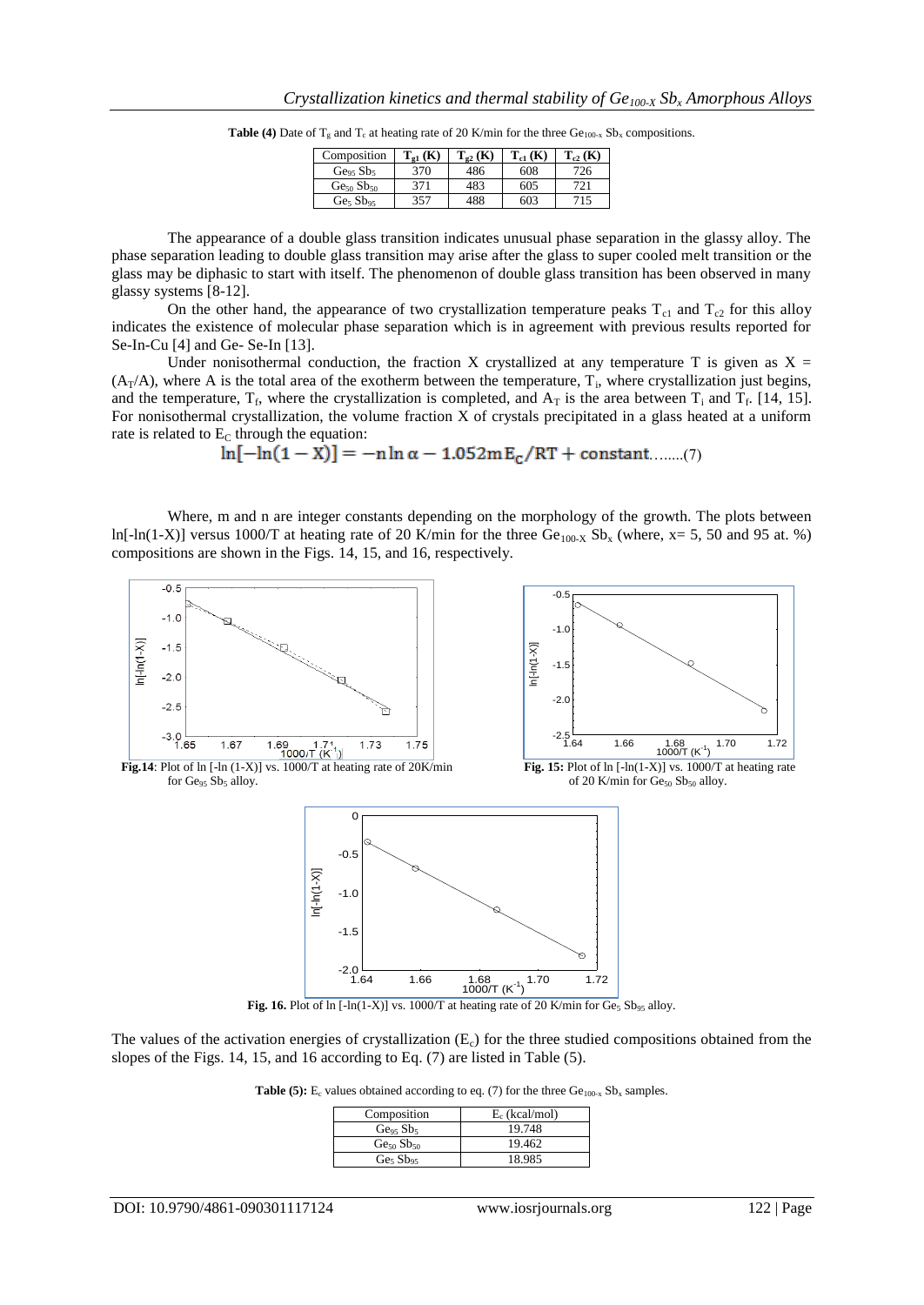From Table (5) we observe that, the activation energy for crystallization is decreased with increasing Sb content, which agrees with results obtained using the measurements of the thermal conductivity as a function of annealing time. These results indicate that the crystallization ability is increase with increasing Sb content.

# **3.4 X-ray Diffraction Analysis**

The X-ray diffractograms of typical virgin  $Ge_{100-x}$  Sb<sub>x</sub> samples (x= 5, 50 and 95 at%) does not reveal any peak corresponding to Bragg' s condition as shown in Fig.17, thus the virgin samples were found to be amorphous.



Fig. 17: X-ray diffractogram patterns recorded for as-quenched  $Ge_{100-x} Sb_x$  samples.

To show the effect of annealing on the structure of the bulk materials, a-Ge<sub>100-x</sub> Sb<sub>x</sub> (were x = 5, 50 and 95 at. %) bulk samples annealed at 423 K and 593K for different times was investigated by X-ray as shown in Figs 18, 19 and 20, respectively.



Fig.18: X-ray diffraction records for amorphous  $Ge_{95}Sb_5$  bulk sample annealed for different times at 423 K.



Fig.19: X-ray diffraction records for amorphous Geso Sbso bulk sample annealed for different times at 593 K.



The annealing temperatures were selected from DSC thermograms between the glass transition temperature  $T_{g2}$  and before the crystallization temperature  $T_{c1}$ . It is shown that the intensity of each peak appearing in the x-ray pattern is increased with increasing annealing temperature. This means that, the amount of the crystallized formed phases upon annealing increases. The detected peaks reveal that some partial crystallization occurs after annealing. The growth of these peaks with increasing the annealing time shows the growth of the crystalline phase on the expense of the amorphous one. The detected crystalline phases were found to be Ge in the tetragonal form and Sb in the hexagonal form. Also, a new crystalline phase in the hexagonal form was appeared and it may be due to Ge Sb phase as shown in Table 6 for  $Ge_{95}$  Sb<sub>5</sub>. The